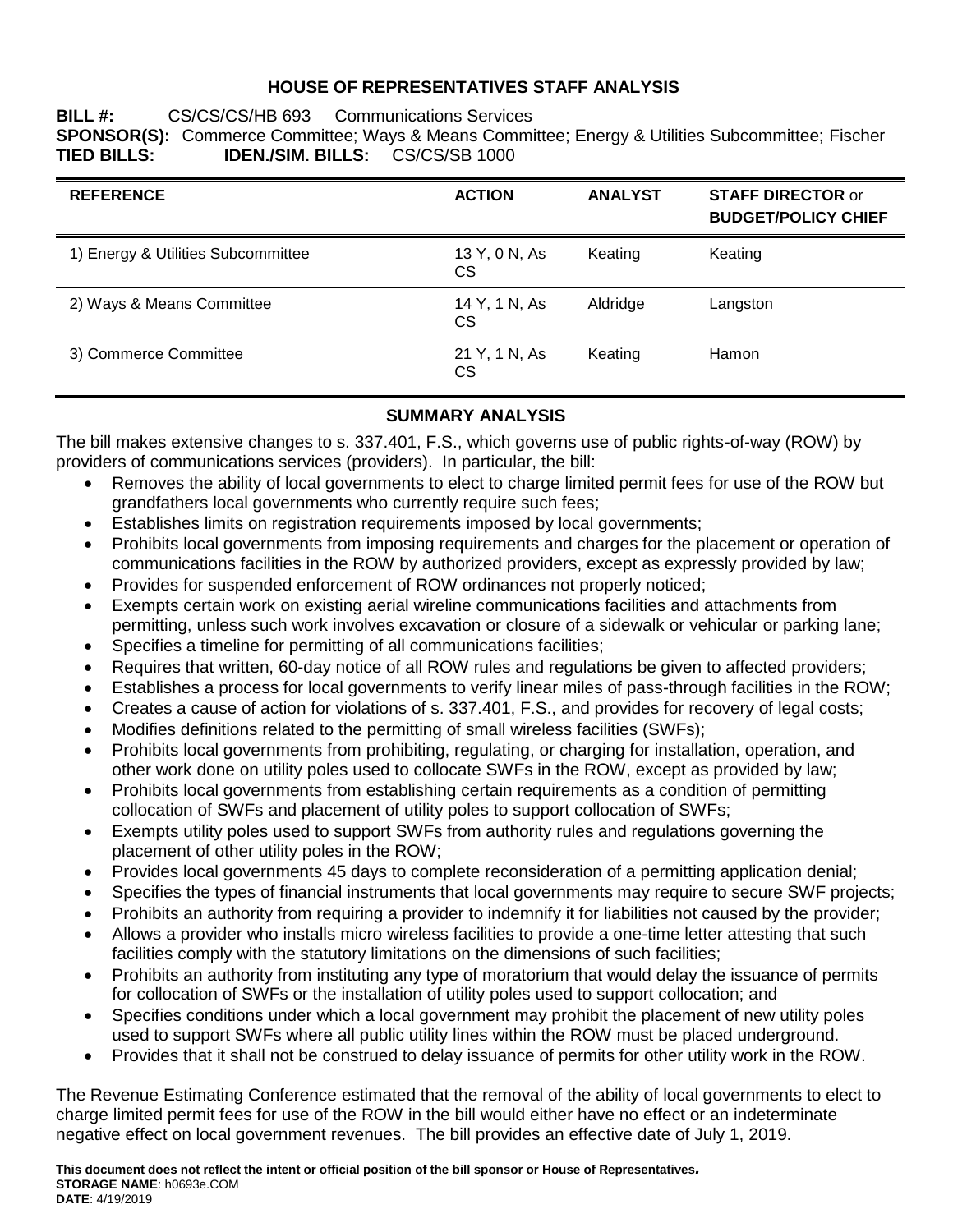#### **FULL ANALYSIS**

#### **I. SUBSTANTIVE ANALYSIS**

#### A. EFFECT OF PROPOSED CHANGES:

#### *Communications Services Tax - Local Government Election to Impose Permit Fees for Use of Public Rights-of-Way by Communications Services Providers*

#### Present Situation

Chapter 202, F.S., imposes a tax on the sale of communication services, including wireline and mobile telecommunications service, cable and video service, and direct-to-home satellite service. The state tax rate for communications services (state CST) is 4.92 percent.<sup>1</sup> This tax is calculated and collected on each retail sale of communications services<sup>2</sup> except direct-to-home satellite services, which are taxed at a rate of 9.07 percent. $3$ 

Local governments may also levy a communications service tax (local CST), which varies by jurisdiction.<sup>4</sup> The maximum rate for municipalities or charter counties is 5.1 percent (or 4.98 percent if the municipality or charter county levies certain permit fees, which are discussed below).<sup>5</sup> The maximum rate for non-charter counties is 1.6 percent.<sup>6</sup> These maximum rates do not include add-ons of up to .12 percent for municipalities and charter counties or up to .24 percent for non-charter counties, which are discussed below.<sup>7</sup> Further, temporary emergency rates may exceed the statutory maximum rates.<sup>8</sup> The local CST does not apply to direct-to-home satellite services.<sup>9</sup>

Local governments may require and collect permit fees from any provider of communications services (provider) that use or occupy municipal or county roads or rights-of-way (public ROW), provided that the fees are "reasonable and commensurate with the direct and actual cost of the regulatory activity," "demonstrable," and "equitable among users of the roads or rights-of-way."<sup>10</sup>

Before July 16, 2001, each local government was required to elect whether to charge permit fees. This election impacted the local government's CST rate as follows:

- For a municipality or charter county that elected to charge permit fees, its local CST was automatically reduced by a rate of 0.12 percent. Conversely, a municipality or charter county that elected not to charge permit fees was authorized to increase its local CST by a rate of up to 0.12 percent.
- A non-charter county that elected to charge permit fees was not subject to a reduction in its CST rate. A non-charter county that elected not to charge permit fees was authorized to increase its local CST by a rate of up to 0.24 percent to replace the revenue it would have otherwise received from such permit fees.<sup>11</sup>

Each local government is authorized to change its election without limitation on the number of times it may do so, with the following consequences:

- $7^7$  S. 202.19(2)(c), F.S.
- 8 *Id.*

- $9^9$  S. 202.19(6), F.S.
- $10$  S. 337.401(3)(c), F.S.
- <sup>11</sup> *Id.*

<sup>&</sup>lt;sup>1</sup> S. 202.12(1)(a), F.S.

 $2^{2}$  In addition, a gross receipts tax of 2.52 percent is calculated and collected on the same taxable transactions and remitted with the communications services tax. S. 203.01(1)(b), F.S.

<sup>3</sup> S. 202.12(1)(b), F.S.

 $4$  S. 202.19(1), F.S.

 $5$  S. 202.19(2)(a), F.S.

 $6$  S. 202.19(2)(b), F.S.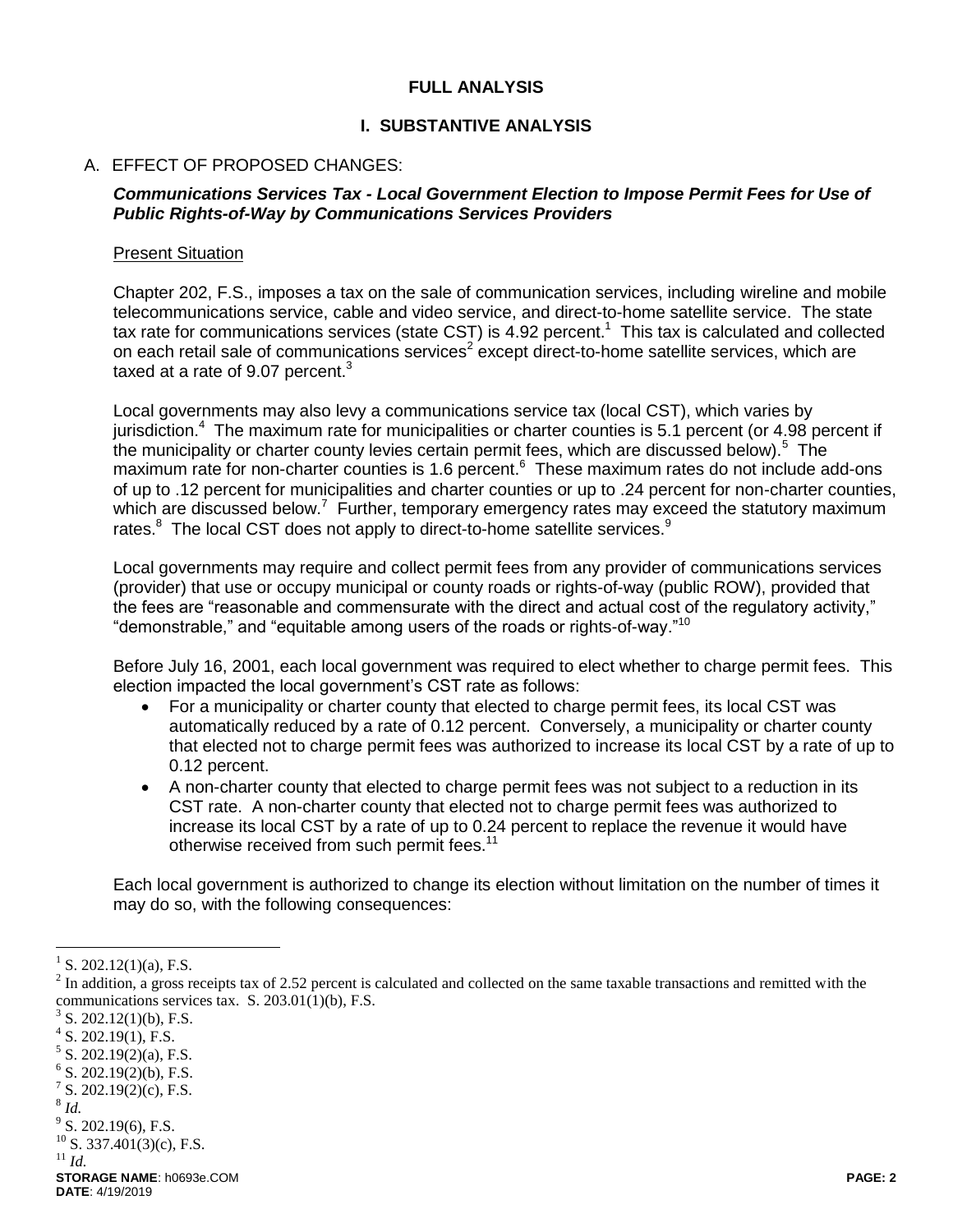- A municipality or charter county that changes its election in order to charge permit fees will have its local CST rate automatically reduced by 0.12 percent plus the percentage, if any, by which the rate was increased due to its previous election. A municipality or charter county that changes its election in order to discontinue charging permit fees is authorized to increase its local CST rate by an amount not to exceed 0.24 percent.
- A non-charter county that changes its election in order to charge permit fees will have its local CST rate automatically reduced by the percentage, if any, by which the rate was increased due to its previous election. A non-charter county that changes its election in order to discontinue charging permit fees is authorized to increase its local CST rate by an amount not to exceed  $0.24$  percent.<sup>12</sup>

As of January 2019, three local governments – one municipality, one charter county, and one noncharter county – were imposing permit fees.<sup>13</sup>

## Effect of Proposed Changes

The bill provides that local governments that were not imposing permit fees as of January 1, 2019, may not reverse this election and may not elect to impose permit fees. In contrast, the bill provides that local governments that were imposing permit fees as of January 1, 2019, may continue to do so or may elect to no longer impose permit fees. For the latter group, the bill retains the provisions of current law that specify the impacts of an election to no longer impose fees.

# *General Permitting for Use of Public Rights-of-Way by Communications Service Providers*

Pursuant to section 337.401, F.S., each local government that has jurisdiction and control of public roads or publicly owned rail corridors is authorized to prescribe and enforce reasonable rules or regulations with regard to the placement and maintenance of utility facilities across, on, or within the right-of-way limits of any road or publicly owned rail corridors under its jurisdiction. Each local government may authorize any person who is a resident of this state, or any corporation which is organized under the laws of this state or licensed to do business within this state, to use a right-of-way for a utility<sup>14</sup> in accordance with the local government's rules or regulations. A utility may not be installed, located, or relocated within a right-of-way unless authorized by a written permit. The bill makes several changes to the provisions of section 337.401, F.S., as described below.

| <b>Present Situation</b>                                                                                                                                                                                                                            | <b>Effect of Proposed Changes</b>                                                                                                                                                                                                                                                                                                                                                                                                                                                                                  |
|-----------------------------------------------------------------------------------------------------------------------------------------------------------------------------------------------------------------------------------------------------|--------------------------------------------------------------------------------------------------------------------------------------------------------------------------------------------------------------------------------------------------------------------------------------------------------------------------------------------------------------------------------------------------------------------------------------------------------------------------------------------------------------------|
| Current law authorizes local governments to<br>impose reasonable, nondiscriminatory, and<br>competitively neutral rules, and regulations<br>governing the placement or maintenance of<br>communications facilities in the public ROW. <sup>15</sup> | The bill prohibits adoption or enforcement of any<br>ordinances, regulations, or requirements as to the<br>placement or operation of communications<br>facilities in the public ROW by a provider,<br>including the imposition of any tax, fee, cost,<br>charge, or other exaction for the provision of<br>communications services over the provider's<br>facilities in the public ROW, except as provided in<br>chapter 337, F.S., or as expressly authorized by<br>chapters 202, 364, or 610, F.S. <sup>16</sup> |

S. 337.401(3)(j), F.S.

<sup>13</sup> *See* Florida Department of Revenue, *Florida Communications Services Tax – Historical, Current and Upcoming Local Tax Rates*, [http://floridarevenue.com/taxes/Documents/cst\\_rate\\_table.xlsx](http://floridarevenue.com/taxes/Documents/cst_rate_table.xlsx) (last visited Apr. 8, 2019).

 $\frac{14}{14}$  S. 337.401(1)(a), F.S., refers to "any electric transmission, telephone, telegraph, or other communications services lines; pole lines; poles; railways; ditches; sewers; water, heat, or gas mains; pipelines; fences; gasoline tanks and pumps; or other structures referred to in this section and in ss. 337.402, 337.403, and 337.404" as a "utility."

<sup>15</sup> S. 337.401(3)(a), F.S.

**STORAGE NAME**: h0693e.COM **PAGE: 3 DATE**: 4/19/2019 <sup>16</sup> Chapter 202, F.S., is the Communications Services Tax Simplification Law; chapter 364, F.S., addresses telecommunications services; and chapter 610, F.S., addresses cable and video services.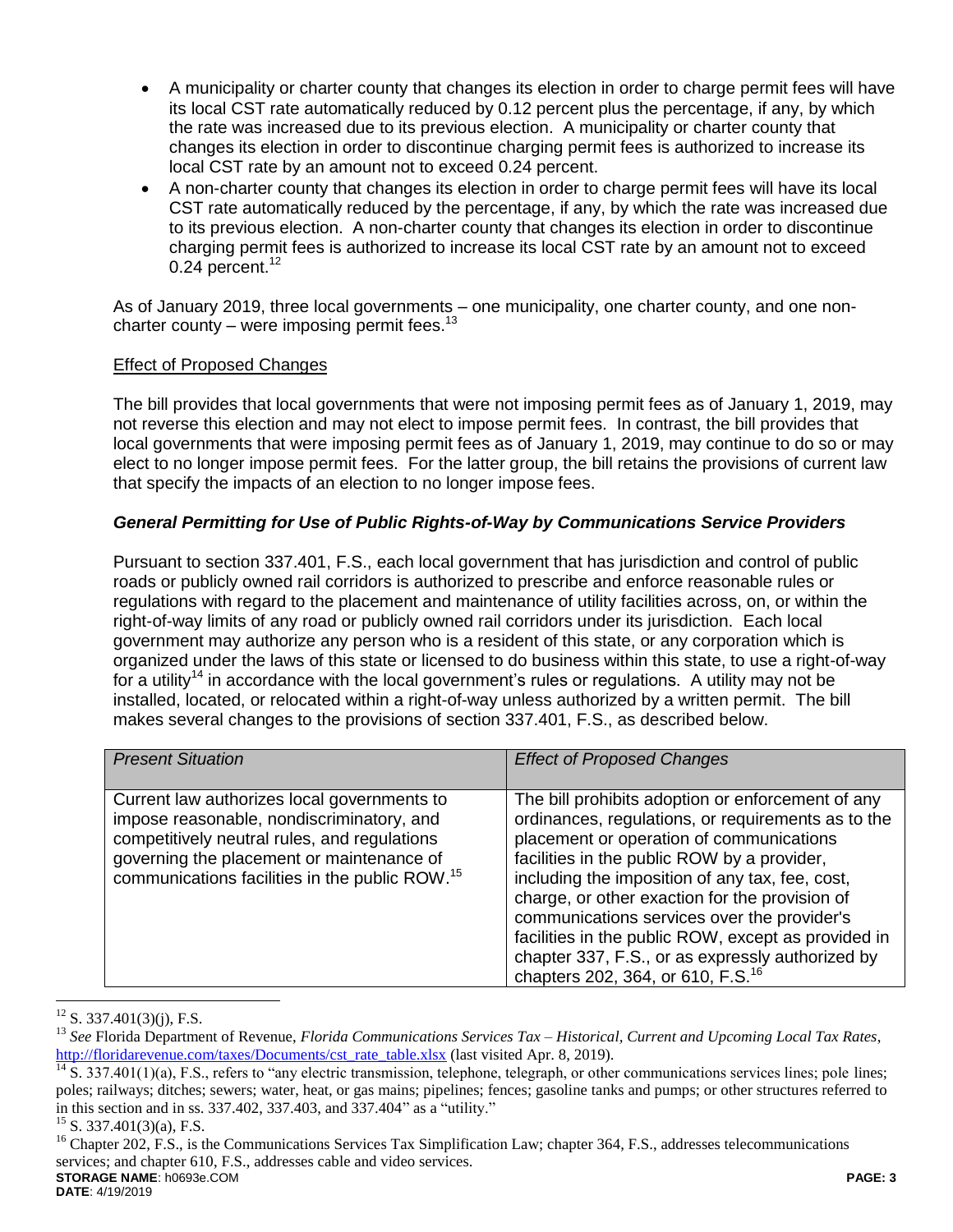| <b>Present Situation</b>                                                                                                                                                                                                                                                                                                                                                                                                      | <b>Effect of Proposed Changes</b>                                                                                                                                                                                                                                                                                                                                                                                                                                                                      |
|-------------------------------------------------------------------------------------------------------------------------------------------------------------------------------------------------------------------------------------------------------------------------------------------------------------------------------------------------------------------------------------------------------------------------------|--------------------------------------------------------------------------------------------------------------------------------------------------------------------------------------------------------------------------------------------------------------------------------------------------------------------------------------------------------------------------------------------------------------------------------------------------------------------------------------------------------|
|                                                                                                                                                                                                                                                                                                                                                                                                                               | The bill requires that these rules or regulations be<br>in writing and that a local government give<br>providers at least 60 days advance written notice<br>before making any changes to the rules or<br>regulations.                                                                                                                                                                                                                                                                                  |
|                                                                                                                                                                                                                                                                                                                                                                                                                               | The bill requires all work performed under s.<br>337.401, F.S., to comply with the 2017 edition of<br>the Florida Department of Transportation Utility<br>Accommodation Manual (FDOT-UAM).                                                                                                                                                                                                                                                                                                             |
| Current law provides a statement of legislative<br>intent that local governments treat providers of<br>communications services in a nondiscriminatory<br>and competitively neutral manner when imposing<br>rules and regulations for use of the public ROW<br>and requires that such rules and regulations be<br>generally applicable to all providers. <sup>17</sup>                                                         | The bill requires local governments to take into<br>account the distinct engineering, construction,<br>operation, maintenance, public works, and safety<br>requirements of each provider's facilities when<br>imposing rules or regulations governing the<br>placement or maintenance of communications<br>facilities in the public ROW.                                                                                                                                                               |
|                                                                                                                                                                                                                                                                                                                                                                                                                               | The bill provides an additional statement of<br>legislative intent that the placement, operation,<br>maintenance, upgrade, or extension of<br>communications facilities not be unreasonable<br>interrupted or delayed through permitting or other<br>local regulatory processes.                                                                                                                                                                                                                       |
| Current law allows a local government to require a<br>provider of communications services that places or<br>seeks to place facilities in the public ROW to<br>register with the local government and specifies<br>that the following types of information may be<br>required at registration: the registrant's name,<br>address, telephone number, state certificate of<br>authorization, and any required proof of insurance | The bill limits registration requirements to only the<br>information authorized by law and adds that a<br>registrant may also be required to provide a<br>statement of whether it is a pass-through provider,<br>its federal employer identification number, and<br>updated registration information within 90 days of<br>a change in such information.                                                                                                                                                |
| or self-insuring status adequate to defend and<br>cover claims. <sup>18</sup>                                                                                                                                                                                                                                                                                                                                                 | The bill prohibits local governments from requiring<br>the registrant to provide an inventory of<br>communications facilities, maps, locations of such<br>facilities, or other information for any purpose,<br>provided that a local government may require as<br>part of a permit application that the applicant<br>identify at-grade (ground level) communications<br>facilities within 50 feet of the proposed installation<br>location for the placement of at grade<br>communications facilities. |
|                                                                                                                                                                                                                                                                                                                                                                                                                               | The bill prohibits the imposition of any charge for<br>registration or renewal or any requirement for<br>registration renewal more frequently than every 5<br>years.                                                                                                                                                                                                                                                                                                                                   |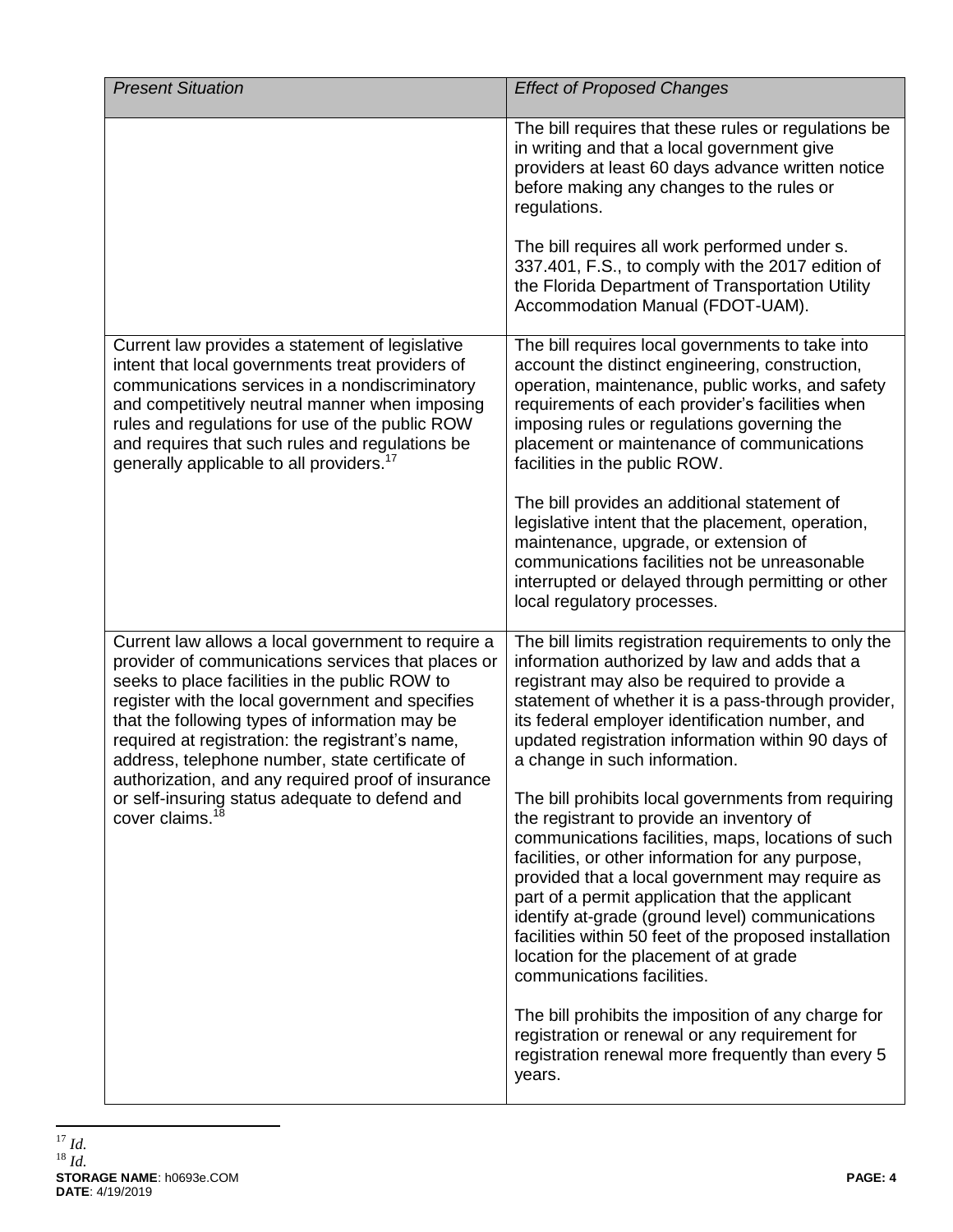| <b>Present Situation</b>                                                                                                                                                                                                                                                                                                                                                                            | <b>Effect of Proposed Changes</b>                                                                                                                                                                                                                                                                                                                                                                                                                                                                                                                                                                                                                                                                                                                                                                                                                                                                                                                                                                                                                                                                              |
|-----------------------------------------------------------------------------------------------------------------------------------------------------------------------------------------------------------------------------------------------------------------------------------------------------------------------------------------------------------------------------------------------------|----------------------------------------------------------------------------------------------------------------------------------------------------------------------------------------------------------------------------------------------------------------------------------------------------------------------------------------------------------------------------------------------------------------------------------------------------------------------------------------------------------------------------------------------------------------------------------------------------------------------------------------------------------------------------------------------------------------------------------------------------------------------------------------------------------------------------------------------------------------------------------------------------------------------------------------------------------------------------------------------------------------------------------------------------------------------------------------------------------------|
| Current law prohibits imposition of permit fees for<br>any activity that does not require physical<br>disturbance of the public ROW or does not impair<br>access to or full use of the public ROW. <sup>19</sup>                                                                                                                                                                                    | The bill provides that this prohibition applies to<br>service restoration work on existing facilities,<br>extensions of existing facilities for providing<br>communications services to customers, and the<br>placement of micro wireless facilities suspended<br>on cables between existing utility poles.                                                                                                                                                                                                                                                                                                                                                                                                                                                                                                                                                                                                                                                                                                                                                                                                    |
| Current law requires a local government to provide<br>to the Secretary of State notice of a proposed<br>ordinance governing a telecommunications<br>company placing or maintaining facilities in the<br>public ROW within specified times, though failure<br>to provide such notice does not render the<br>ordinance invalid. <sup>20</sup>                                                         | The bill requires that, if notice was not properly<br>provided, enforcement of the ordinance must be<br>suspended until 30 days after the local<br>government provides the required notice.                                                                                                                                                                                                                                                                                                                                                                                                                                                                                                                                                                                                                                                                                                                                                                                                                                                                                                                    |
| Current law prohibits a local government from<br>requiring or soliciting in-kind compensation from a<br>provider for use of the public ROW, except in<br>relation to public, educational, and governmental<br>(PEG) access channels allowed by sections<br>202.24 and 610.109, F.S. <sup>21</sup>                                                                                                   | The bill provides that the exception allowing a<br>local government to request or solicit in-kind<br>compensation for PEG channels applies if the in-<br>kind compensation is not a franchise fee under<br>federal law. The bill clarifies that this provision<br>does not impair the ability of a local government to<br>request PEG channels under s. 610.109, F.S.                                                                                                                                                                                                                                                                                                                                                                                                                                                                                                                                                                                                                                                                                                                                          |
| Current law prohibits a local government from<br>using its authority over the placement of facilities<br>in the public ROW as a basis for asserting or<br>exercising regulatory control over a provider of<br>communications services regarding matters within<br>the exclusive jurisdiction of the Florida Public<br>Service Commission or the Federal<br>Communications Commission. <sup>22</sup> | The bill specifically prohibits a local government<br>from exercising control over equipment or<br>technology used by a provider.<br>The bill prohibits a local government from<br>requiring a permit for the maintenance, repair,<br>replacement, extension, or upgrade of existing<br>aerial wireline communications facilities on or<br>between existing utility poles by a provider. A local<br>government may, however, require a permit for<br>work that involves excavation, closure of a<br>sidewalk, or closure of a vehicular or parking lane,<br>unless the provider is restoring service.<br>The bill further prohibits a local government from<br>requiring a permit or any charge for the<br>maintenance, repair, replacement, extension, or<br>upgrade of existing aerial or underground<br>communications facilities located on private<br>property or outside the public ROW.<br>The bill defines "extension of existing facilities" to<br>include extensions from the public ROW into a<br>customer's private property to provide a service<br>drop or extensions from the public ROW into a |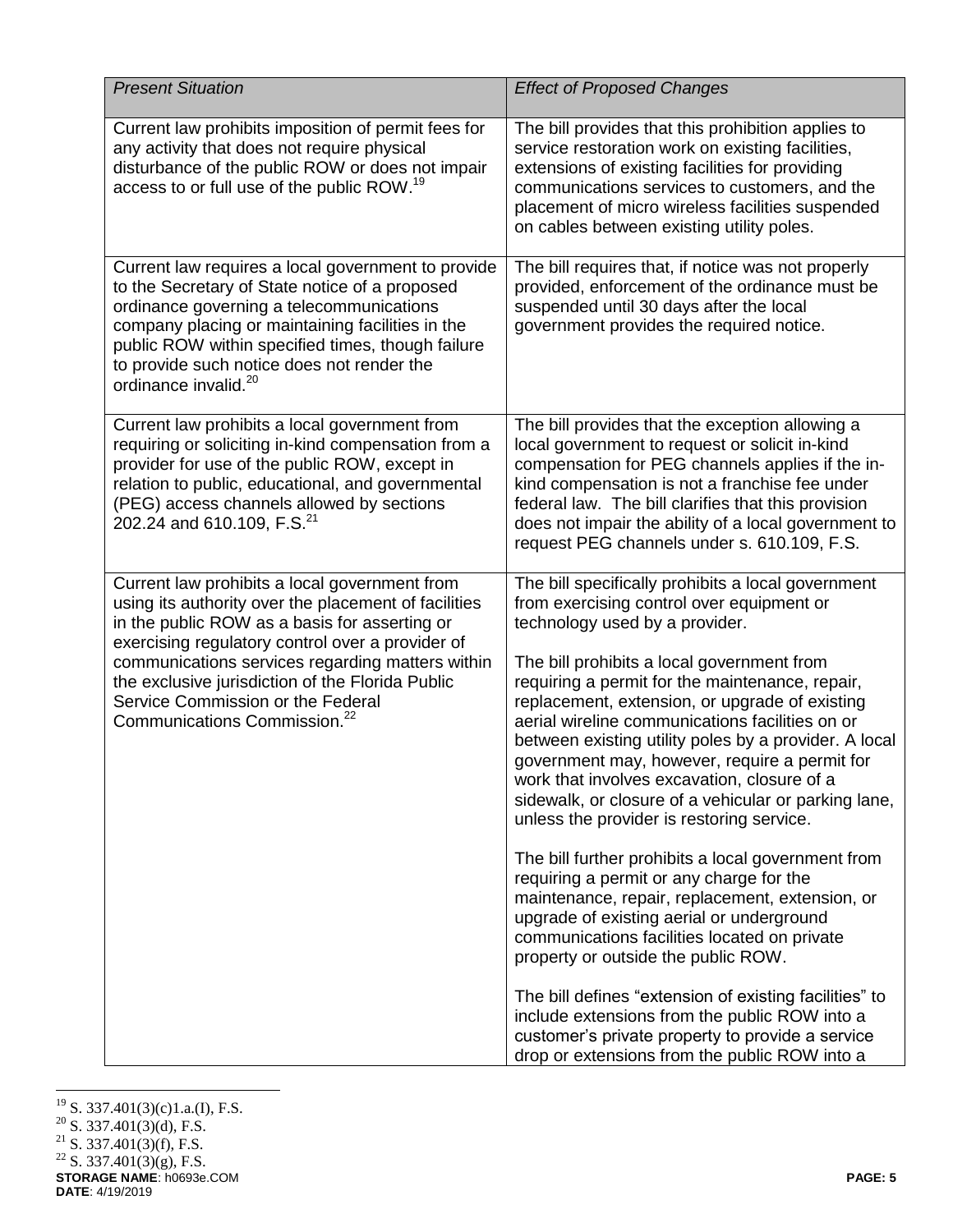| <b>Present Situation</b>                                                                                                                                                                                                                                                                                                                                                                                                                                                                                                     | <b>Effect of Proposed Changes</b>                                                                                                                                                                                                                                                                                                                                                                                                        |
|------------------------------------------------------------------------------------------------------------------------------------------------------------------------------------------------------------------------------------------------------------------------------------------------------------------------------------------------------------------------------------------------------------------------------------------------------------------------------------------------------------------------------|------------------------------------------------------------------------------------------------------------------------------------------------------------------------------------------------------------------------------------------------------------------------------------------------------------------------------------------------------------------------------------------------------------------------------------------|
|                                                                                                                                                                                                                                                                                                                                                                                                                                                                                                                              | utility easement to serve a discrete customer or<br>group of customers.                                                                                                                                                                                                                                                                                                                                                                  |
| Current law does not specify a timeframe within<br>which local governments must process a permit<br>application for the placement of communications<br>facilities in the public ROW by a provider, except<br>with respect to the permitting of small wireless<br>facilities (SWFs).                                                                                                                                                                                                                                          | The bill provides that all permit applications<br>required by a local government for the placement<br>of communications facilities must be processed<br>within the timeframes established for SWFs.                                                                                                                                                                                                                                      |
| For SWFs, a completed permit application is<br>deemed approved if the local government fails to<br>approve or deny the application within 60 days of<br>receipt, though this review period may be<br>extended by mutual agreement. If an application<br>is denied, the applicant may cure the deficiencies<br>and submit a revised application within 30 days<br>after denial. The revised application is deemed<br>approved if the local government does not<br>approve or deny it within 30 days of receipt. <sup>23</sup> |                                                                                                                                                                                                                                                                                                                                                                                                                                          |
| Current law provides that local governments may<br>charge a "pass-through provider" for use of the<br>public ROW based on the linear miles of public<br>ROW where the provider has placed a<br>communications facility. A pass-through provider<br>is any person who places or maintains a<br>communications facility in the public ROW but is<br>not subject to the communications services tax. <sup>24</sup>                                                                                                              | The bill establishes a process for local<br>governments to verify the linear miles of pass-<br>through facilities subject to charges for use of the<br>ROW.                                                                                                                                                                                                                                                                              |
| Current law does not provide an express cause of<br>action for a violation of the provisions of s.<br>337.401, F.S.                                                                                                                                                                                                                                                                                                                                                                                                          | The bill creates a cause of action for any person<br>aggrieved by a violation of s. 337.401, F.S. Any<br>such person may bring a civil action in a U.S.<br>District Court or any other court of competent<br>jurisdiction, and the court may grant temporary or<br>permanent injunctions to prevent or restrain<br>violations and may direct the recovery of full costs<br>to a prevailing party, including reasonable<br>attorney fees. |

**STORAGE NAME**: h0693e.COM **PAGE: 6 DATE**: 4/19/2019  $23$  S. 337.401(7)(d)7.-9., F.S.  $^{24}$  S. 337.401(6), F.S.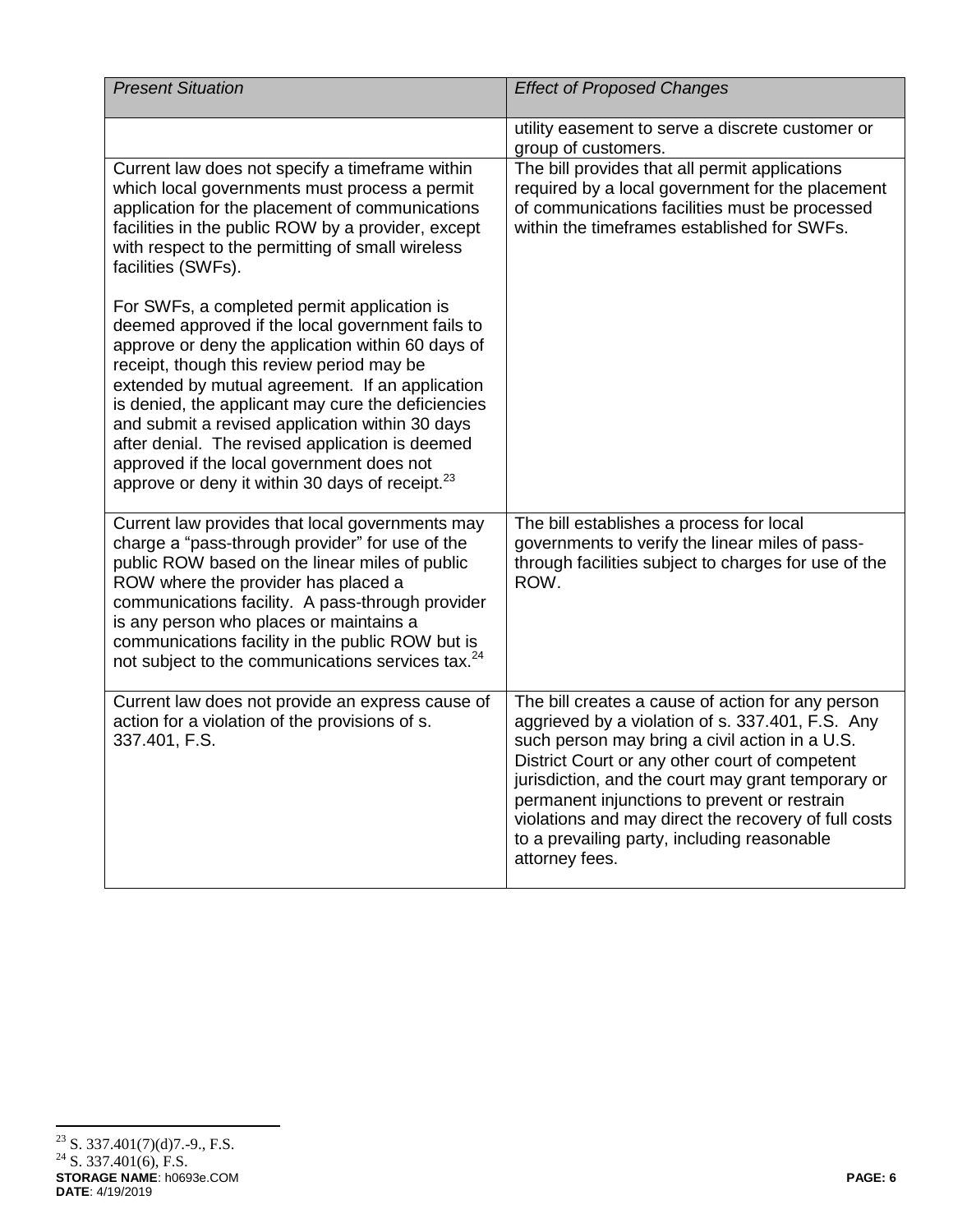# *Permitting for Small Wireless Facilities in the Public Rights-of-Way*

In 2017, the Legislature passed the Advanced Wireless Infrastructure Deployment Act, which established a process by which wireless providers may place certain "small wireless facilities" (SWFs)<sup>25</sup> on, under, within, or adjacent to certain utility poles or wireless support structures within public ROW under the jurisdiction and control of a local government.<sup>26</sup> The bill makes several changes to the provisions of this law, as described below.

| <b>Present Situation</b>                                                                                                                                                                                                                                                                                                                                                                                                                                                                                                                                                                                                                                                                                                                                                                                                                                                                                                                                                                                                                                                                                                                                 | <b>Effect of Proposed Changes</b>                                                                                                                                                                                                                                                                                                                                                                                                                                                                                                                                                                                                                                                                                                                                                                                                                                                                                                                                                                                                                                                                                                                                                                                                             |
|----------------------------------------------------------------------------------------------------------------------------------------------------------------------------------------------------------------------------------------------------------------------------------------------------------------------------------------------------------------------------------------------------------------------------------------------------------------------------------------------------------------------------------------------------------------------------------------------------------------------------------------------------------------------------------------------------------------------------------------------------------------------------------------------------------------------------------------------------------------------------------------------------------------------------------------------------------------------------------------------------------------------------------------------------------------------------------------------------------------------------------------------------------|-----------------------------------------------------------------------------------------------------------------------------------------------------------------------------------------------------------------------------------------------------------------------------------------------------------------------------------------------------------------------------------------------------------------------------------------------------------------------------------------------------------------------------------------------------------------------------------------------------------------------------------------------------------------------------------------------------------------------------------------------------------------------------------------------------------------------------------------------------------------------------------------------------------------------------------------------------------------------------------------------------------------------------------------------------------------------------------------------------------------------------------------------------------------------------------------------------------------------------------------------|
| Current law defines an "application" as a request<br>for a permit to collocate SWFs. <sup>27</sup> "Collocate"<br>means "to install, mount, maintain, modify,<br>operate, or replace one or more wireless facilities<br>on, under, within, or adjacent to a wireless support<br>structure or utility pole" but excludes the<br>installation of a new utility pole or wireless support<br>structure in the public ROW. <sup>28</sup><br>Current law authorizes a local government to deny<br>an application to collocate SWFs in the public<br>ROW if the application does not comply with the<br>local government's "applicable codes." A local<br>government's "applicable codes" include<br>"objective design standards" adopted by<br>ordinance. These standards may include certain<br>aesthetic requirements, such as: requiring that a<br>new utility pole used to replace an existing pole be<br>of substantially similar design, material, and color;<br>requiring reasonable spacing requirements for<br>ground-mounted equipment; and including<br>reasonable location context, color, stealth, and<br>concealment requirements. <sup>29</sup> | The bill modifies the definition of "application" to<br>mean, in addition to a request for a permit to<br>collocate SWFs, a request to place a new utility<br>pole used to support a SWF.<br>The bill modifies the definition of "applicable<br>codes" to remove "objective design standards."<br>The bill creates a new paragraph under<br>subsection (7) of section 377.401, F.S., providing<br>that local governments may require wireless<br>providers to comply with objective design<br>standards established by ordinance. The bill<br>provides that these standards may include<br>requirements similar to those allowed in current<br>law, with three changes: spacing requirements for<br>ground mounted equipment may relate only to<br>ground-mounted components of SWFs and may<br>not exceed 15 feet from an associated support<br>structure; any location context, color, stealth, or<br>concealment requirements are subject to any<br>limitations in s. 337.401(7), F.S.; and a new utility<br>pole used to support an SWF may be required to<br>meet reasonable location context, color, and<br>material of the predominant pole type at the<br>proposed location.<br>The bill also modifies the definition of "applicable" |
|                                                                                                                                                                                                                                                                                                                                                                                                                                                                                                                                                                                                                                                                                                                                                                                                                                                                                                                                                                                                                                                                                                                                                          | codes" to include the National Electrical Safety<br>Code and the 2017 edition of the FDOT-UAM.                                                                                                                                                                                                                                                                                                                                                                                                                                                                                                                                                                                                                                                                                                                                                                                                                                                                                                                                                                                                                                                                                                                                                |
| Current law defines a "wireless infrastructure"<br>provider" as a person certificated to provide                                                                                                                                                                                                                                                                                                                                                                                                                                                                                                                                                                                                                                                                                                                                                                                                                                                                                                                                                                                                                                                         | The bill modifies the definition of "wireless"<br>infrastructure provider" to specifically include                                                                                                                                                                                                                                                                                                                                                                                                                                                                                                                                                                                                                                                                                                                                                                                                                                                                                                                                                                                                                                                                                                                                            |

<sup>&</sup>lt;sup>25</sup> "Small wireless facility" is defined in s. 337.401(7)(b)10. to mean a wireless facility that meets the following qualifications: Each antenna associated with the facility is located inside an enclosure of no more than 6 cubic feet in volume or, in the case of antennas that have exposed elements, each antenna and all of its exposed elements could fit within an enclosure of no more than 6 cubic feet in volume; and

All other wireless equipment associated with the facility is cumulatively no more than 28 cubic feet in volume. The following types of associated ancillary equipment are not included in the calculation of equipment volume: electric meters, concealment elements, telecommunications demarcation boxes, ground-based enclosures, grounding equipment, power transfer switches, cutoff switches, vertical cable runs for the connection of power and other services, and utility poles or other support structures.

<sup>&</sup>lt;sup>26</sup> Ch. 2017-136, Laws of Fla.<br><sup>27</sup> S <sup>227</sup> 401(7)(b) E S

<sup>27</sup> S. 337.401(7)(b), F.S.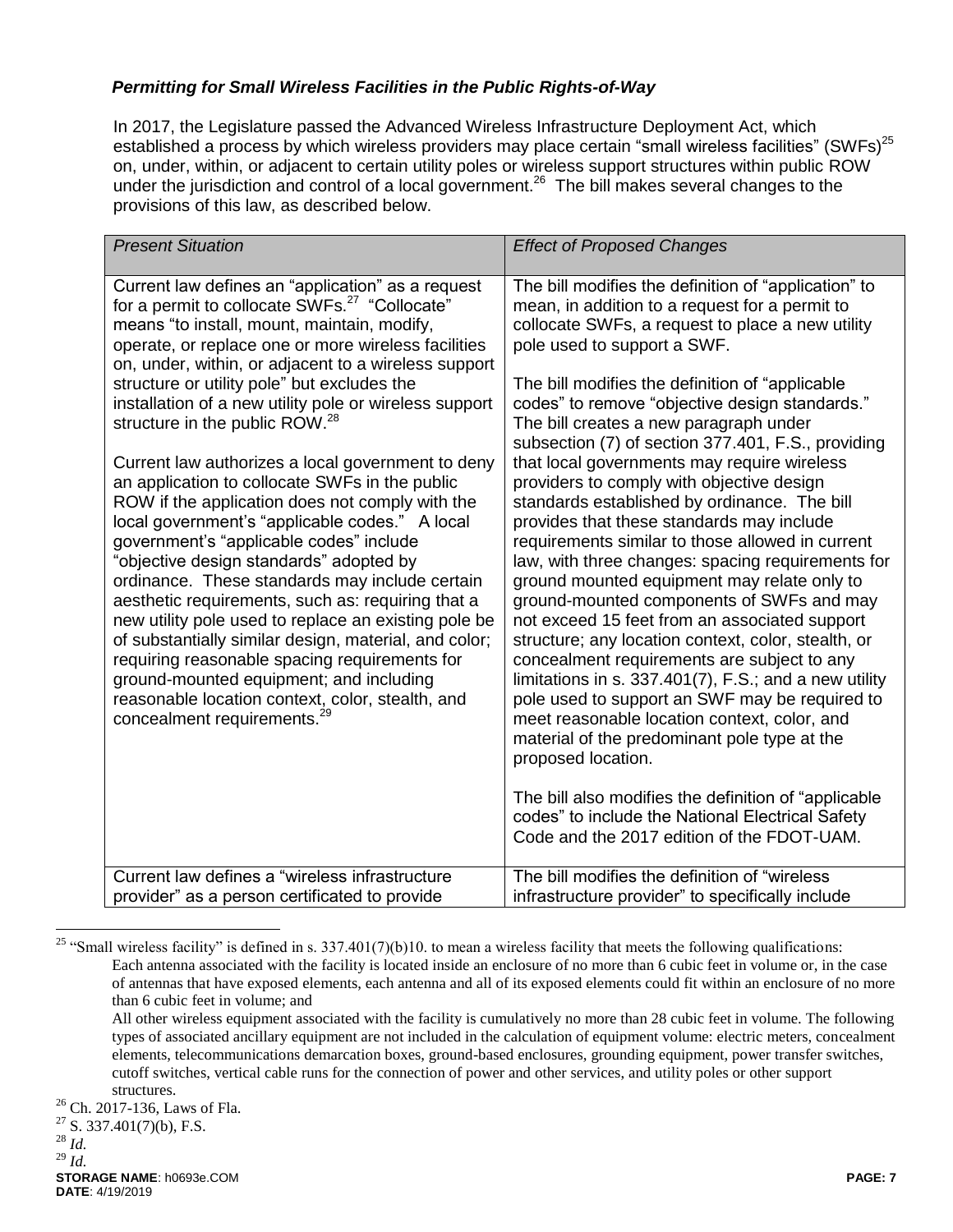| <b>Present Situation</b>                                                                                                                                                                                                | <b>Effect of Proposed Changes</b>                                                                                                                                                                                                                                                                                                                                                                                                                                                                                                                                                                                                                                                                                                                                                                                                                                                                                                                                                            |
|-------------------------------------------------------------------------------------------------------------------------------------------------------------------------------------------------------------------------|----------------------------------------------------------------------------------------------------------------------------------------------------------------------------------------------------------------------------------------------------------------------------------------------------------------------------------------------------------------------------------------------------------------------------------------------------------------------------------------------------------------------------------------------------------------------------------------------------------------------------------------------------------------------------------------------------------------------------------------------------------------------------------------------------------------------------------------------------------------------------------------------------------------------------------------------------------------------------------------------|
| telecommunications service in the state and who<br>builds or installs wireless communication<br>transmission equipment, facilities, or support<br>structures, but is not a wireless services<br>provider. <sup>30</sup> | persons certificated under chapter 364, F.S., or an<br>affiliate, and persons certificated under chapter<br>610, F.S., or an affiliate.                                                                                                                                                                                                                                                                                                                                                                                                                                                                                                                                                                                                                                                                                                                                                                                                                                                      |
| Current law defines a "wireless support structure"<br>as an existing or proposed freestanding structure<br>designed to support or capable of supporting<br>wireless facilities, excluding a utility pole. <sup>31</sup> | The bill modifies the definition of "wireless support<br>structure" to expand the exclusion to "a utility pole,<br>pedestal, or other support structure for ground-<br>based equipment not mounted on a utility pole<br>and less than 5 feet in height."                                                                                                                                                                                                                                                                                                                                                                                                                                                                                                                                                                                                                                                                                                                                     |
| Current law prohibits a local government from<br>prohibiting, regulating, or charging for the<br>collocation of SWFs in the public ROW, except as<br>provided in s. 337.401(7), F.S. <sup>32</sup>                      | The bill expands this prohibition to include<br>installation, maintenance, modification, operation<br>or replacement of utility poles used for the<br>collocation of SWFs in the public ROW.                                                                                                                                                                                                                                                                                                                                                                                                                                                                                                                                                                                                                                                                                                                                                                                                 |
|                                                                                                                                                                                                                         | The bill prohibits a local government from<br>instituting, either expressly or de facto, a<br>moratorium, zoning-in-progress, or other<br>mechanism that would prohibit or delay the filing,<br>receiving, or processing of registrations,<br>applications, or issuing of permits or other<br>approvals for the collocation of SWFs or the<br>installation, modification, or replacement of utility<br>poles used to support the collocation of SWFs.                                                                                                                                                                                                                                                                                                                                                                                                                                                                                                                                        |
| Current law prohibits a local government from<br>requiring the placement of SWFs on any specific<br>utility pole or category of poles. <sup>33</sup>                                                                    | The bill adds new prohibitions. Under the bill, a<br>local government may not:<br>• Require a demonstration that collocation of an<br>SWF on an existing structure is not legally or<br>technically possible as a condition for granting a<br>permit for the collocation of the SWF on a new<br>utility pole;<br>Require, for an SWF or new utility pole<br>supporting an SWF located in ROW controlled<br>by the Department of Transportation (DOT),<br>compliance with local government rules and<br>regulations absent a delegation from DOT, or<br>require such compliance as a condition to<br>receive a permit that is ancillary to the permit for<br>collocation of a small wireless facility, including<br>an electrical permit;<br>Require a meeting before filing an application;<br>Require direct or indirect public notification or a<br>public meeting for the placement of<br>communication facilities in the public ROW;<br>Limit the size or configuration of an SWF or any |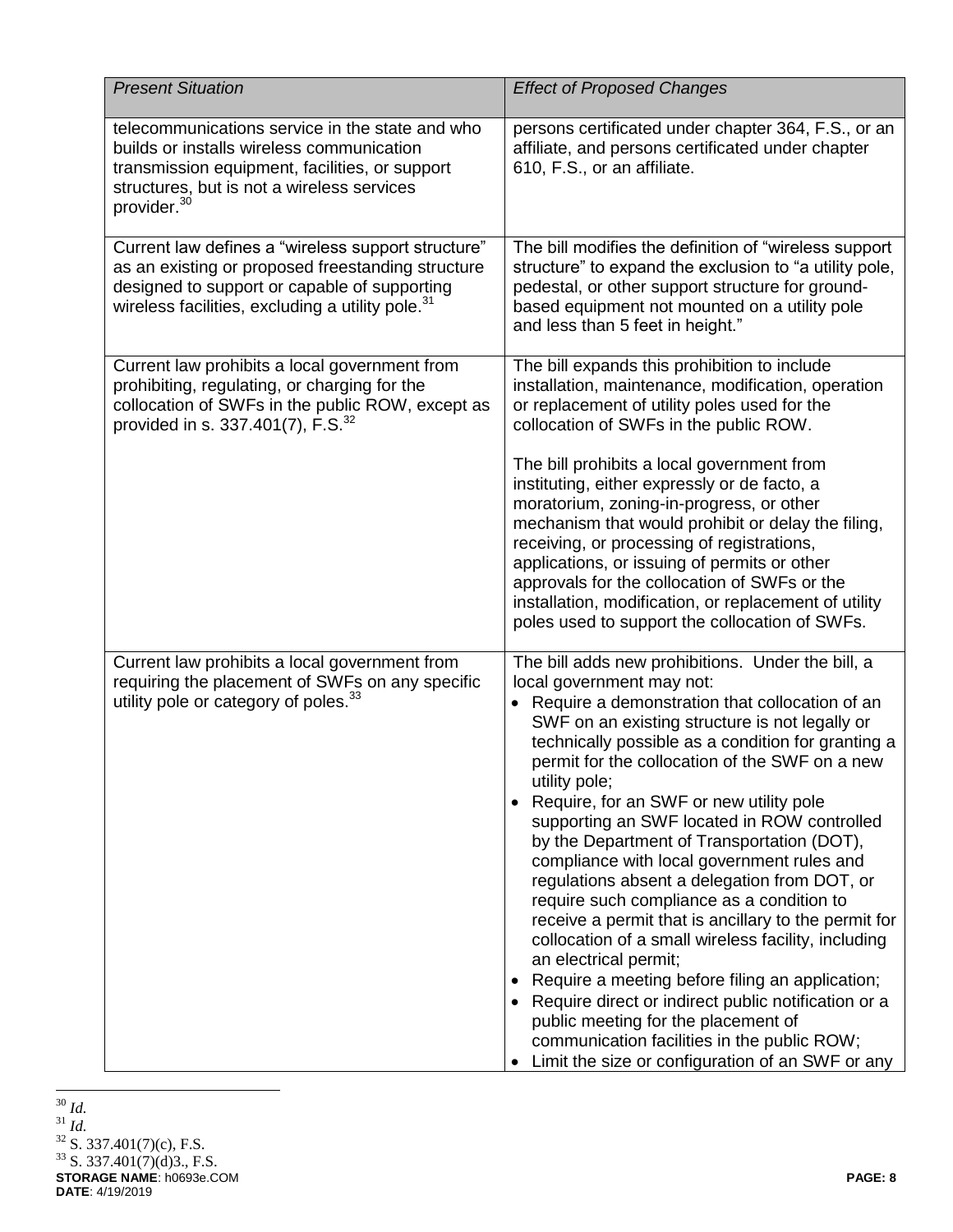| <b>Present Situation</b>                                                                                                                                                                                                                                                                              | <b>Effect of Proposed Changes</b>                                                                                                                                                                                                                                                                                                                                                                                                                                                                         |
|-------------------------------------------------------------------------------------------------------------------------------------------------------------------------------------------------------------------------------------------------------------------------------------------------------|-----------------------------------------------------------------------------------------------------------------------------------------------------------------------------------------------------------------------------------------------------------------------------------------------------------------------------------------------------------------------------------------------------------------------------------------------------------------------------------------------------------|
|                                                                                                                                                                                                                                                                                                       | of its components, if the SWF complies with the<br>stated size limits;<br>Prohibit the installation of a new utility pole used<br>to support the collocation of a small wireless<br>facility if the installation otherwise meets the<br>requirements of the s. $337.401(7)$ , F.S.; or<br>Require that any component of an SWF be<br>placed underground, except as provided by the<br>bill.                                                                                                               |
| Current law prohibits a local government from<br>limiting the placement of SWFs by minimum<br>separation distances. <sup>34</sup>                                                                                                                                                                     | The bill extends this prohibition to the placement<br>of utility poles on which SWFs are, or will be,<br>collocated and to other at-grade communications<br>facilities, subject to the local government's<br>objective design standards.                                                                                                                                                                                                                                                                  |
| Current law provides that installation of a utility<br>pole in the public ROW to support an SWF is<br>subject to the local government's general rules<br>and regulations governing the placement of utility<br>poles in the public ROW. <sup>35</sup>                                                 | The bill negates this provision of current law by<br>providing that utility poles installed by a provider to<br>support an SWF are excluded from the general<br>rules and regulations governing placement of<br>utility poles in the public ROW.                                                                                                                                                                                                                                                          |
| Current law provides for review and approval or<br>denial of a permit application.                                                                                                                                                                                                                    | The bill clarifies that a local government may deny<br>an application to collocate a small wireless facility<br>or to place a new utility pole in the ROW on<br>specified grounds.                                                                                                                                                                                                                                                                                                                        |
|                                                                                                                                                                                                                                                                                                       | The bill provides that if a local government offers a<br>process for administrative review of the denial of a<br>permit application, that review must be completed<br>and a written decision issued within 45 days of a<br>written request for review. If the review is not<br>completed within 45 days, the provider then may<br>seek judicial review of the denial, and the local<br>government will have waived any claim regarding<br>a provider's failure to exhaust all administrative<br>remedies. |
| Current law allows a local government, by<br>ordinance, to require providers to provide<br>reasonable and non-discriminatory insurance<br>coverage, indemnification, performance bonds,<br>security funds, force majeure, abandonment,<br>authority liability, or authority warranties. <sup>36</sup> | The bill eliminates the authority for local<br>governments to require performance bonds or<br>security funds from providers. The bill allows local<br>governments to require a construction bond<br>limited to no more than 18 months after the<br>construction is completed.                                                                                                                                                                                                                             |
|                                                                                                                                                                                                                                                                                                       | The bill requires the local government to accept a<br>letter of credit or similar financial instrument<br>issued by any financial institution that is<br>authorized to do business within the United                                                                                                                                                                                                                                                                                                      |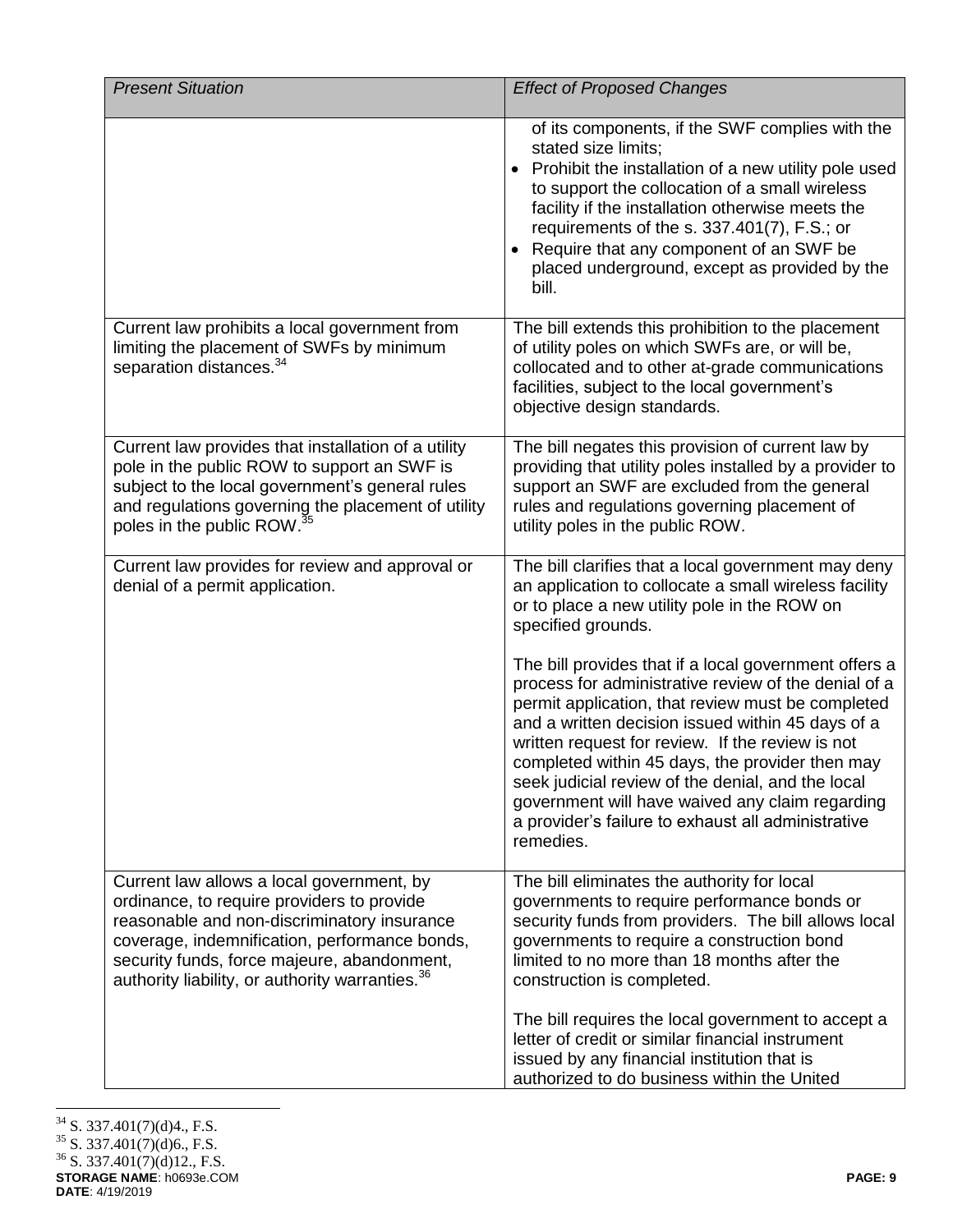| <b>Present Situation</b>                                                                                                                                                                                                                                                                                                    | <b>Effect of Proposed Changes</b>                                                                                                                                                                                                                                                                                                                                                                                                                                                                                                                                                                                                                                                                                                                                                                                                                                                                                              |
|-----------------------------------------------------------------------------------------------------------------------------------------------------------------------------------------------------------------------------------------------------------------------------------------------------------------------------|--------------------------------------------------------------------------------------------------------------------------------------------------------------------------------------------------------------------------------------------------------------------------------------------------------------------------------------------------------------------------------------------------------------------------------------------------------------------------------------------------------------------------------------------------------------------------------------------------------------------------------------------------------------------------------------------------------------------------------------------------------------------------------------------------------------------------------------------------------------------------------------------------------------------------------|
|                                                                                                                                                                                                                                                                                                                             | States. The bill states that a provider may add an<br>authority to any existing bond, insurance policy, or<br>other relevant financial instrument, and the<br>authority is required to accept such proof of<br>coverage without any conditions other than<br>consent to venue in the event of litigation.<br>The bill prohibits a local government from<br>requiring a provider to indemnify it for liabilities not<br>caused by the provider, including liabilities arising<br>from the local government's negligence, gross<br>negligence, or willful conduct.                                                                                                                                                                                                                                                                                                                                                               |
| Current law provides that a local government may<br>not require approval or charges for, among other<br>things, routine maintenance on facilities in the<br>public ROW. However, a local government may<br>require a permit for work that involves excavation,<br>closure of a sidewalk, or closure of a vehicular<br>lane. | In addition to routine maintenance, the bill<br>provides that a local government may not require<br>a permit, approval, or charges for service<br>restoration work on existing facilities, or repair<br>work, including emergency repairs of existing<br>facilities or extensions of existing facilities to<br>provide communications services to customers.<br>The bill provides that, while a local government<br>may require a permit for work that involves<br>excavation, closure of a sidewalk, or closure of a<br>vehicular lane or parking lane, a provider may<br>commence with such work if it involves service<br>restoration on an existing facility and is performed<br>in compliance with the 2017 edition of the FDOT-<br>UAM. A local government may require notice<br>within 30 days after the restoration and may<br>require an after-the-fact permit if the work<br>otherwise would have required a permit. |
| Current law specifies size limitations for micro<br>wireless facilities and exempts the installation,<br>placement, maintenance, or replacement of such<br>facilities from permitting if the facilities are<br>suspended from cables strung between existing<br>utility poles by a provider. <sup>37</sup>                  | The bill provides that a local government may<br>require an initial letter from or on behalf of a<br>provider attesting that its micro wireless facility<br>dimensions comply with the limits but, after receipt<br>of such a letter, may not require any additional<br>filing or other information as long as the provider<br>is deploying the same or a substantially similar or<br>smaller size micro wireless facility equipment.                                                                                                                                                                                                                                                                                                                                                                                                                                                                                          |
| Current law requires a wireless provider, with<br>respect to an SWF, utility pole, or wireless support<br>structure in the public ROW, to comply with a local<br>government's nondiscriminatory undergrounding<br>requirements that prohibit above-ground<br>structures in the public ROW. <sup>38</sup>                    | The bill specifies conditions under which a local<br>government may prohibit the placement of new<br>utility poles used to support SWFs in areas where<br>the local government has required all public utility<br>lines within the ROW to be placed underground.<br>A local government may prohibit placement of<br>new utility poles in this circumstance if: the local<br>government's undergrounding requirements were                                                                                                                                                                                                                                                                                                                                                                                                                                                                                                      |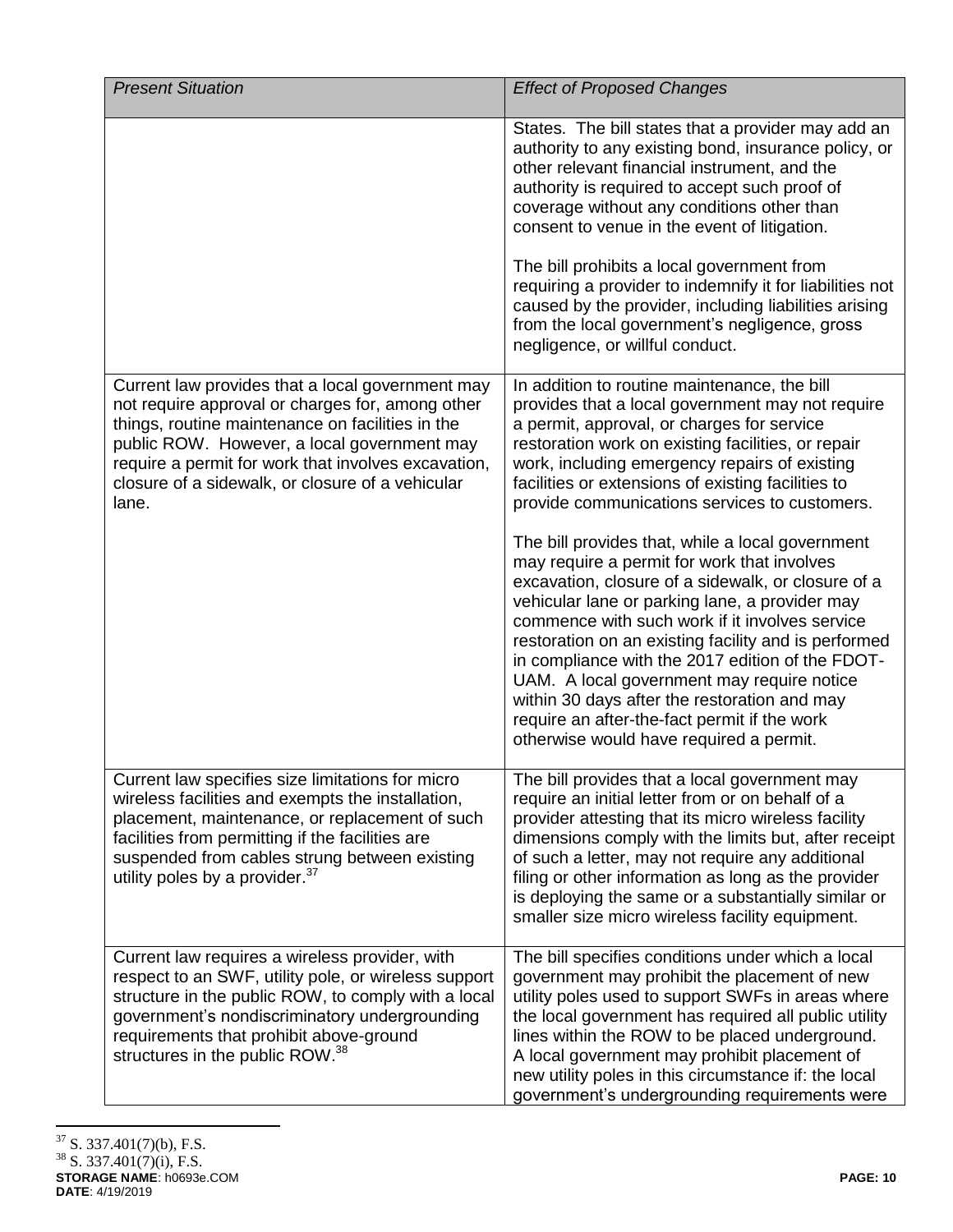| in place at least 90 days prior to the permit<br>application; structures that are allowed to remain<br>above ground are reasonably available to<br>providers for the collocation of SWFs; and the<br>provider is allowed to install a new utility pole in a<br>designated area of the public ROW that complies                                                                                                                                                                                    | <b>Present Situation</b> | <b>Effect of Proposed Changes</b>                |
|---------------------------------------------------------------------------------------------------------------------------------------------------------------------------------------------------------------------------------------------------------------------------------------------------------------------------------------------------------------------------------------------------------------------------------------------------------------------------------------------------|--------------------------|--------------------------------------------------|
| reasonably able to provide service by collocating<br>on any remaining utility pole or other structure in<br>the public ROW.<br>If SWFs were installed prior to a local<br>government's adoption of undergrounding<br>requirements, the local government must: allow<br>the provider to maintain the SWFs in place subject<br>to any applicable pole attachment agreement with<br>the pole owner; or allow the provider to replace<br>the associated pole within 50 feet of the prior<br>location. |                          | with these requirements, provided that it is not |

The bill provides that it shall not be construed to delay the issuance of permits for other utility work, including, but not limited to, permits related to electricity or gas work in the public ROW.

The bill provides an effective date of July 1, 2019.

B. SECTION DIRECTORY:

**Section 1.** Amends s. 202.20, F.S., relating to local communications service tax conversion rates and permit fees.

**Section 2.** Amends s. 337.401, F.S., relating to use of right-of-way for utilities subject to regulation, permit, and fees.

**Section 3.** Provides for construction of the bill.

**Section 4.** Provides an effective date of July 1, 2019.

## **II. FISCAL ANALYSIS & ECONOMIC IMPACT STATEMENT**

## A. FISCAL IMPACT ON STATE GOVERNMENT:

1. Revenues:

None.

2. Expenditures:

None.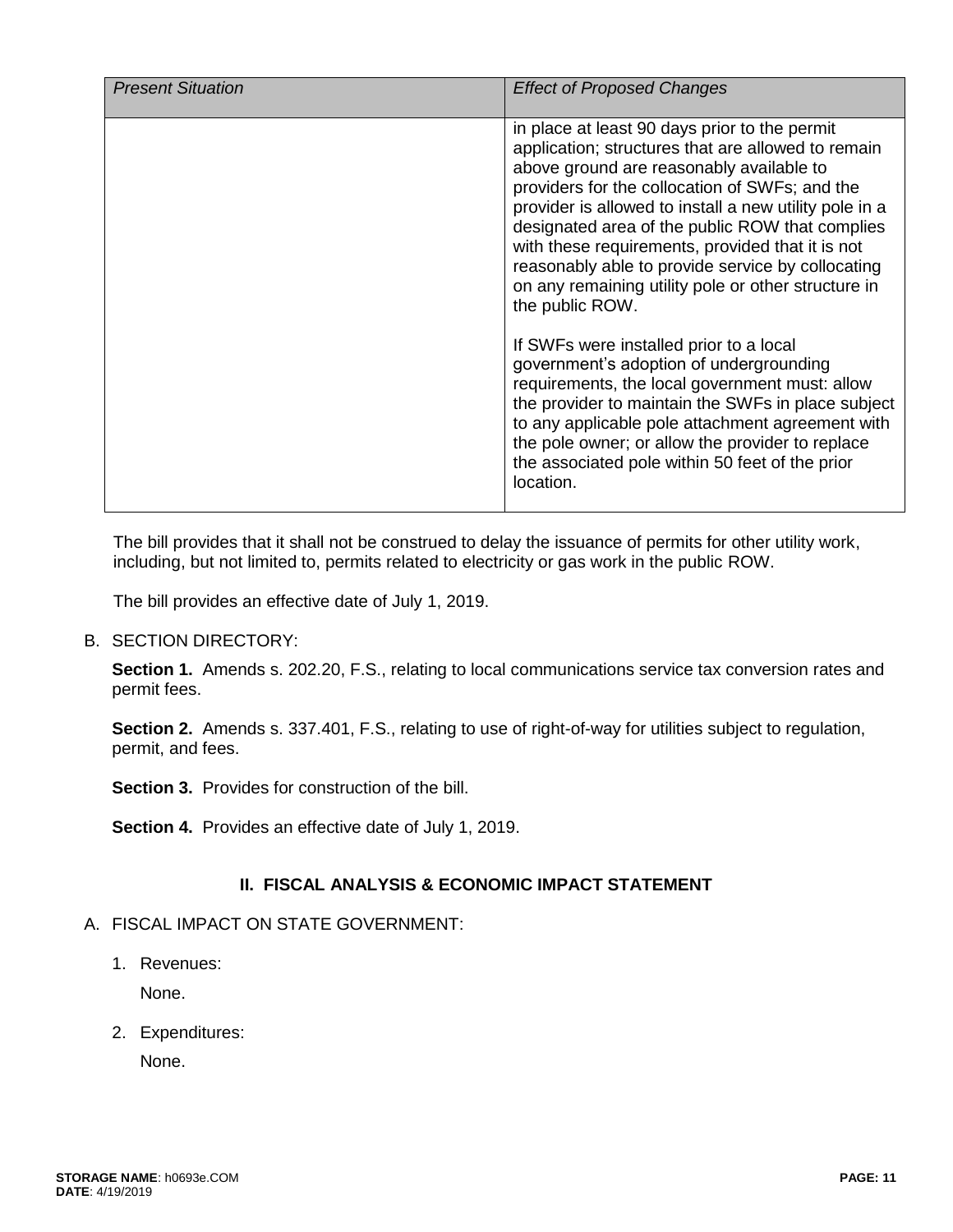# B. FISCAL IMPACT ON LOCAL GOVERNMENTS:

# 1. Revenues:

The Revenue Estimating Conference estimated that the removal of the ability of local governments to elect to charge limited permit fees for use of the public ROW in the bill would either have no effect or an indeterminate negative effect on local government revenues. See FISCAL COMMENTS for further discussion.

2. Expenditures:

None.

C. DIRECT ECONOMIC IMPACT ON PRIVATE SECTOR:

N/A

D. FISCAL COMMENTS:

As discussed on page 3 above, counties and cities may charge permit fees on any provider of communications services that uses or occupies municipal or county roads or rights-of-way (public ROW). Counties and cities that have elected not to charge such permit fees receive an increased local communications services tax rate. The bill would allow counties and cities currently charging such permit fees to continue to do so, however counties and cities not currently charging such permit fees would be prohibited from doing so in the future. There are over 480 city and county governments<sup>39</sup> that impose a local communications services tax and only three currently have elected to charge permit fees in lieu of the enhanced local communications services tax rate. The Revenue Estimating Conference found that this provision of the bill would have either no impact or an indeterminate negative impact on local government revenues. The possible negative impact would come from any city or county that might have elected, in the future, to discontinue its increased local communications services tax rate to instead charge permit fees. Presumably a city or county would only choose to do so if such an election would result in increased revenues. The fact that 479 of the 482 local governments with a local communications services tax have elected the increased local communications services tax rate over charging permit fees suggests that this is the preferable option for the vast majority of these local governments.

The bill also contains a variety of provisions that prohibit counties and cities from imposing certain regulatory fees related to permitting for use of the public ROW, though these fees are prohibited primarily where the underlying regulatory activities are also prohibited. The potential negative revenue impact from these preemptions is unknown.

# **III. COMMENTS**

# A. CONSTITUTIONAL ISSUES:

 $\overline{a}$ 

1. Applicability of Municipality/County Mandates Provision:

The county/municipality mandates provision of article VII, section 18, of the Florida Constitution may apply because this bill limits the authority of counties and cities to enact certain permit fees in the future. The bill also preempts counties and cities from imposing certain regulatory fees for certain activities related to permitting for use of public rights-of-way by communications services providers and for small wireless facilities; however, an exemption may apply if these provisions have an insignificant fiscal impact.

**STORAGE NAME**: h0693e.COM **PAGE: 12 DATE**: 4/19/2019 <sup>39</sup> *See* Florida Department of Revenue, *Communications Services Tax Rate Table*, <https://pointmatch.floridarevenue.com/General/CommunicationsServicesTaxRates.aspx> (last visited Apr. 8.2019).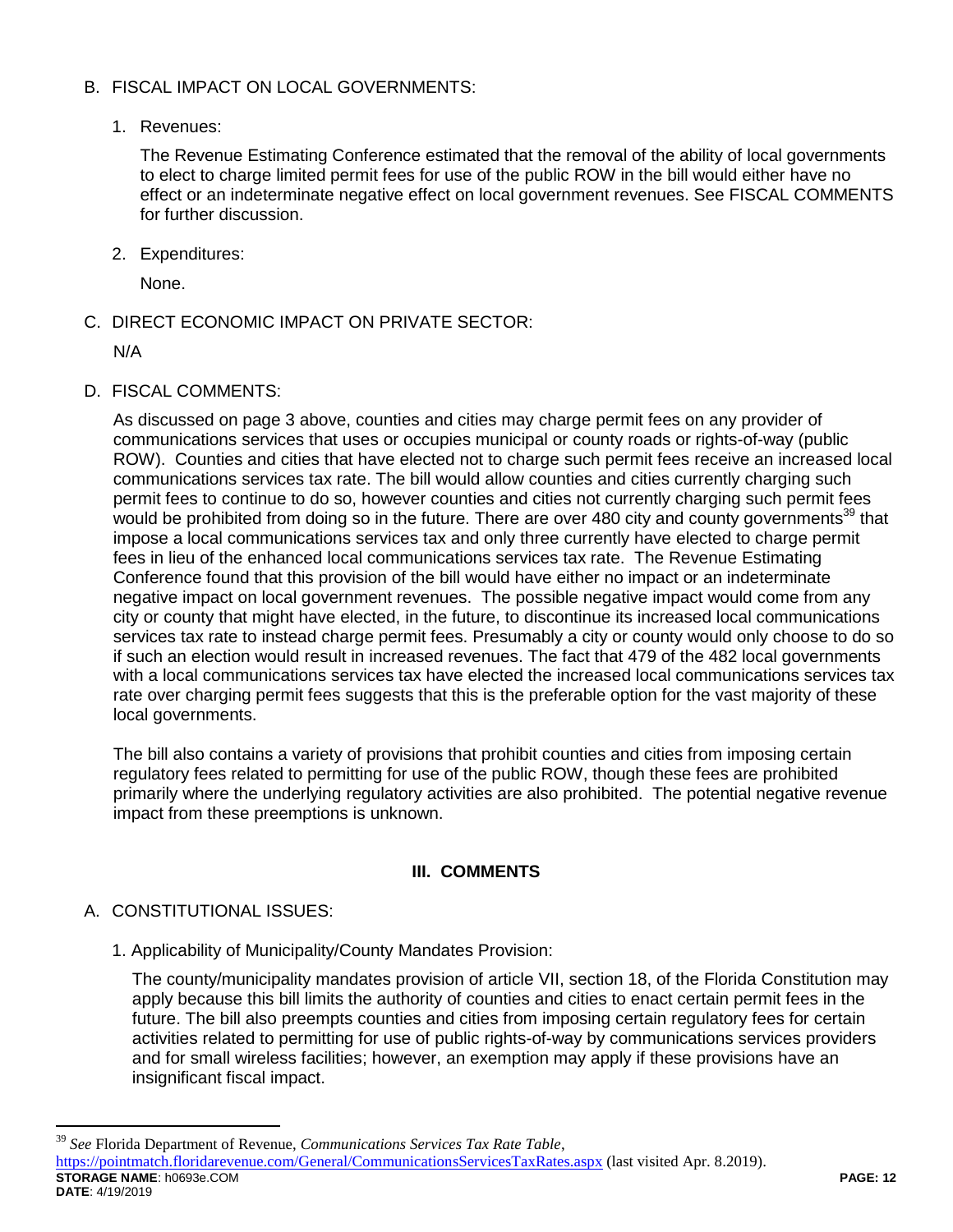2. Other:

None.

B. RULE-MAKING AUTHORITY:

None.

C. DRAFTING ISSUES OR OTHER COMMENTS:

None.

# **IV. AMENDMENTS/ COMMITTEE SUBSTITUTE CHANGES**

On March 19, 2019, the Energy & Utilities Subcommittee adopted a strike-all amendment to the bill and reported the bill favorably as a committee substitute. The following changes were made to the bill:

- Removed the ability of local governments to elect to charge limited permit fees for use of the ROW but grandfathers local governments who currently require such fees;
- Established limits on registration requirements imposed by local governments;
- Prohibited local governments from imposing requirements and charges for the placement or operation of communications facilities in the ROW by authorized providers, except as expressly provided by law;
- Gave providers a point of entry to suggest amendments to ROW ordinances not properly noticed;
- Exempted certain work on existing aerial wireline communications facilities and attachments from permitting, unless such work involves excavation or closure of a sidewalk or vehicular lane;
- Specified a timeline for permitting of all communications facilities;
- Required that written, 60-day notice of all ROW rules and regulations be given to affected providers;
- Created a cause of action for violations of s. 337.401, F.S., and provides for recovery of legal costs;
- Modified definitions related to the permitting of small wireless facilities (SWFs);
- Prohibited local governments from prohibiting, regulating, or charging for installation, operation, and other work done on utility poles used to collocate SWFs in the ROW.
- Prohibited local governments from establishing certain requirements as a condition of permitting collocation of SWFs;
- Exempted utility poles used to support SWFs from authority rules and regulations governing the placement of utility poles in the ROW;
- Allowed for judicial review of a permitting application denial prior to reconsideration;
- Specified the types of financial instruments that local governments may require to secure SWF projects;
- Prohibited an authority from requiring a provider to indemnify it for liabilities not caused by the provider;
- Allowed a provider who is installing micro wireless facilities to provide a one-time letter attesting that such facilities comply with the statutory limitations on the dimensions of such facilities;
- Prohibited an authority from instituting any type of moratorium that would delay the issuance of permits for collocation of SWFs or the installation of utility poles used to support collocation; and
- Repealed a requirement on wireless providers to comply with certain undergrounding requirements.

On April 2, 2019, the Ways & Means Committee adopted one amendment to the bill and reported the bill favorably as a committee substitute. The amendment removed the provision in the bill that reduced the communications services tax rate.

On April 18, 2019, the Commerce Committee adopted a strike-all amendment to the bill and reported the bill favorably as a committee substitute. The following changes were made to the bill:

 Authorized local governments to require a registrant to state whether it is a pass-through provider, provide its federal employer identification number, and update registration information within 90 days of a change in such information;